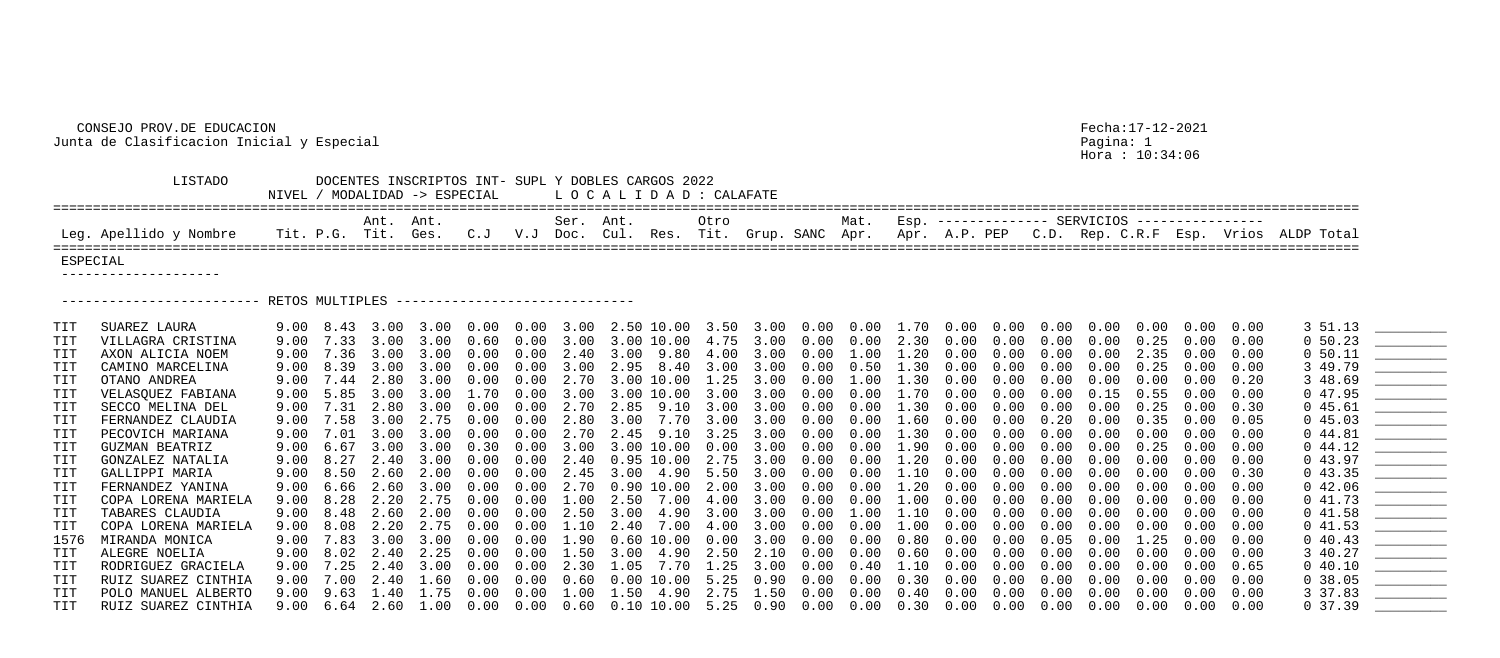| TIT BOGGI ELIANA JESICA   |  |  |  |                                                                                                          |  |  |  |  |  |  | 3 36.72   |  |
|---------------------------|--|--|--|----------------------------------------------------------------------------------------------------------|--|--|--|--|--|--|-----------|--|
| TIT MAIDANA MARIA DEL     |  |  |  |                                                                                                          |  |  |  |  |  |  | 0 36.67   |  |
| 4709 ZALAZAR EMILCE NOEMI |  |  |  |                                                                                                          |  |  |  |  |  |  |           |  |
| TIT GUTIERREZ MARIANA     |  |  |  | 9.00 7.79 1.20 2.00 0.00 0.00 1.30 2.05 4.90 3.00 1.80 0.00 0.00 0.60 0.00 0.00 0.00 0.15 0.00 0.00 0.00 |  |  |  |  |  |  | 0 34.79   |  |
| TIT FERNANDEZ DANIELA     |  |  |  |                                                                                                          |  |  |  |  |  |  | 0 34.14   |  |
| 5604 PARADA CINTHIA       |  |  |  |                                                                                                          |  |  |  |  |  |  | 0, 33, 96 |  |
| TIT PALACIOS JESSICA      |  |  |  |                                                                                                          |  |  |  |  |  |  | 0, 33, 90 |  |
| 4452 HURTADO ROMINA       |  |  |  |                                                                                                          |  |  |  |  |  |  | 0, 33, 08 |  |